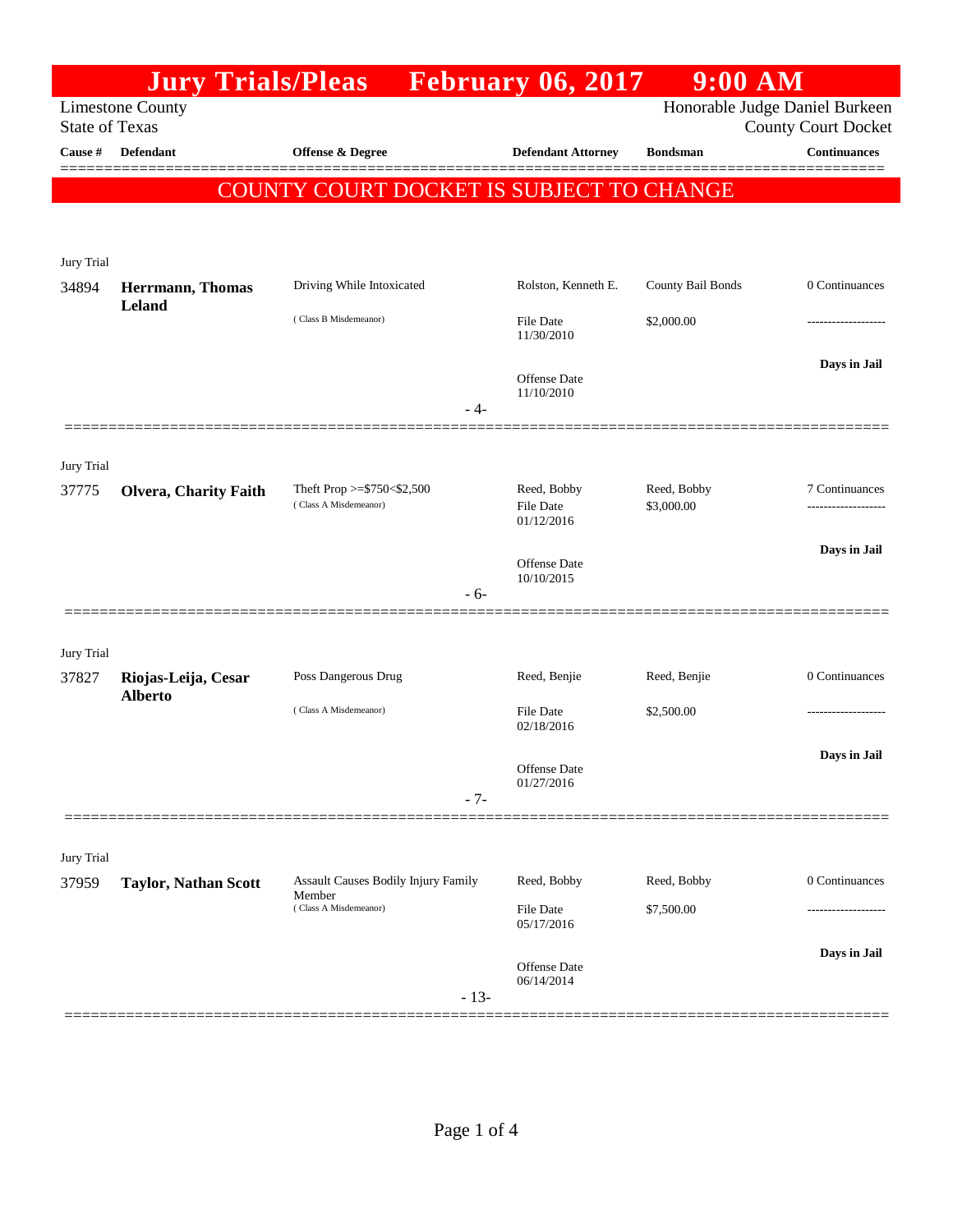|                       | <b>Jury Trials/Pleas</b>     |                                                      | <b>February 06, 2017</b>            | <b>9:00 AM</b>                  |                                                              |
|-----------------------|------------------------------|------------------------------------------------------|-------------------------------------|---------------------------------|--------------------------------------------------------------|
| <b>State of Texas</b> | <b>Limestone County</b>      |                                                      |                                     |                                 | Honorable Judge Daniel Burkeen<br><b>County Court Docket</b> |
| Cause #               | <b>Defendant</b>             | <b>Offense &amp; Degree</b>                          | <b>Defendant Attorney</b>           | <b>Bondsman</b>                 | <b>Continuances</b>                                          |
|                       |                              | COUNTY COURT DOCKET IS SUBJECT TO CHANGE             |                                     |                                 |                                                              |
|                       |                              |                                                      |                                     |                                 |                                                              |
|                       |                              |                                                      |                                     |                                 |                                                              |
| Jury Trial<br>38003   | <b>Bunch</b> , Thad          | Assault Causes Bodily Injury Family                  | Wilson, Scott                       | County Bail Bonds               | 0 Continuances                                               |
|                       | Christopher                  | Member<br>(Class A Misdemeanor)                      | <b>File Date</b>                    | \$5,000.00                      |                                                              |
|                       |                              |                                                      | 05/27/2016                          |                                 |                                                              |
|                       |                              |                                                      | <b>Offense</b> Date<br>03/31/2016   |                                 | Days in Jail                                                 |
|                       |                              | $-2-$                                                |                                     |                                 |                                                              |
|                       |                              |                                                      |                                     |                                 |                                                              |
| Jury Trial<br>38005   | Solano, Sandra               | Assault Causes Bodily Injury Family                  | Reed, Benjie                        | Reed, Benjie                    | 4 Continuances                                               |
|                       | Carolina                     | Member<br>(Class A Misdemeanor)                      |                                     |                                 |                                                              |
|                       |                              |                                                      | <b>File Date</b><br>05/27/2016      | \$3,000.00                      |                                                              |
|                       |                              |                                                      | <b>Offense</b> Date                 |                                 | Days in Jail                                                 |
|                       |                              | $-10-$                                               | 04/02/2016                          |                                 |                                                              |
|                       |                              |                                                      |                                     |                                 |                                                              |
| Jury Trial            |                              |                                                      |                                     |                                 |                                                              |
| 38052                 | <b>Favors, Chelsea Marie</b> | Theft Prop >= $$750<$2,500$<br>(Class A Misdemeanor) | Spivey, Shirley<br><b>File Date</b> | County Bail Bonds<br>\$3,000.00 | 5 Continuances                                               |
|                       |                              |                                                      | 06/23/2016                          |                                 |                                                              |
|                       |                              |                                                      | Offense Date<br>12/02/2015          |                                 | Days in Jail                                                 |
|                       |                              | $-3-$                                                |                                     |                                 |                                                              |
|                       |                              |                                                      |                                     |                                 |                                                              |
| Jury Trial<br>38086   | Riojas-Leija, Cesar          | Driving W/Lic Inv W/Prev                             | Reed, Benjie                        | Reed, Benjie                    | 0 Continuances                                               |
|                       | <b>Alberto</b>               | Conv/Susp/W/O Fin Res<br>(Class B Misdemeanor)       | <b>File Date</b>                    | \$2,000.00                      |                                                              |
|                       |                              |                                                      | 07/22/2016                          |                                 |                                                              |
|                       |                              |                                                      | <b>Offense</b> Date                 |                                 | Days in Jail                                                 |
|                       |                              | $-8-$                                                | 05/01/2016                          |                                 |                                                              |
|                       |                              |                                                      |                                     |                                 |                                                              |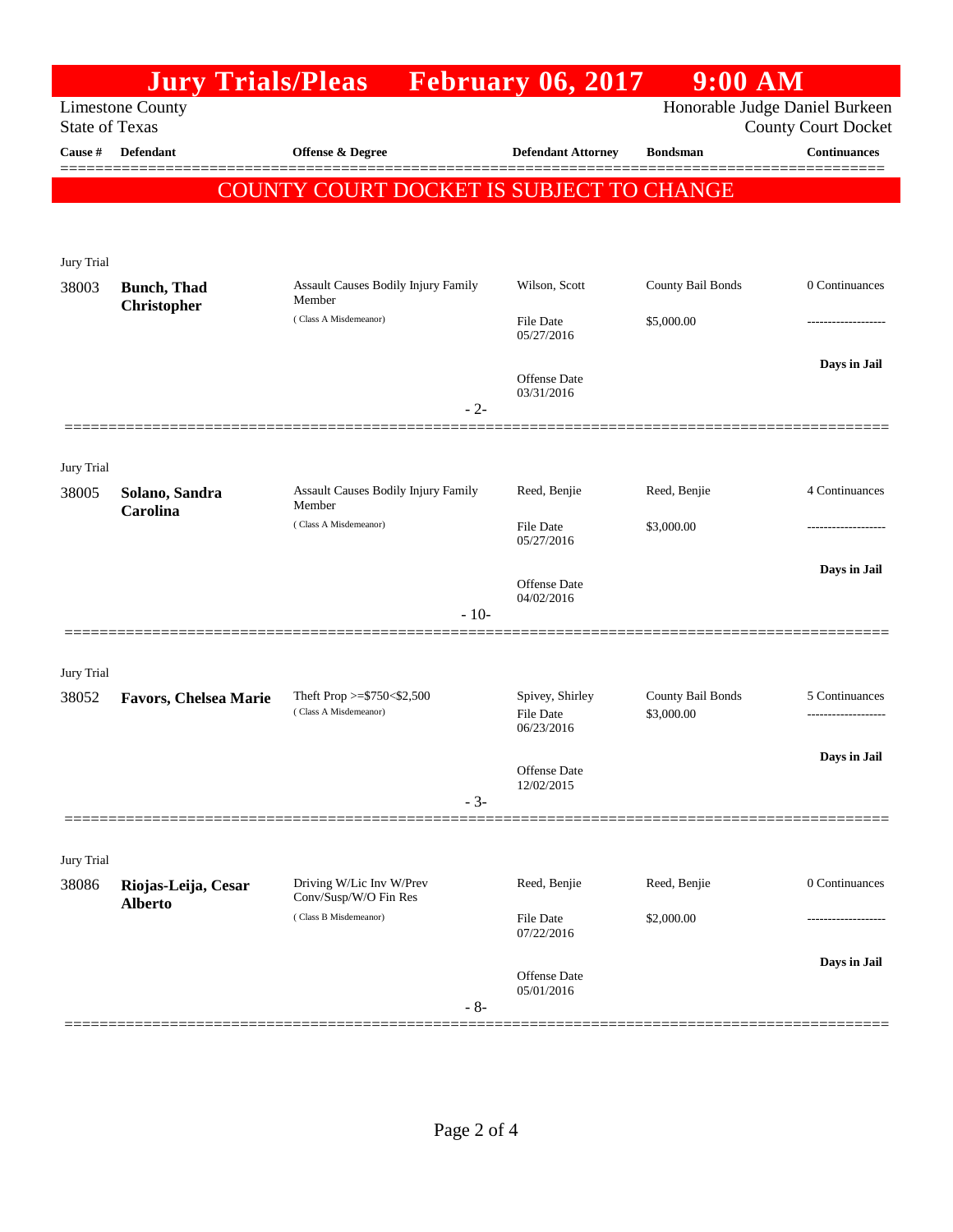|                                  | <b>Jury Trials/Pleas</b>   |                                                   |        | <b>Expedience February 06, 2017</b> | $9:00$ AM         |                                                   |
|----------------------------------|----------------------------|---------------------------------------------------|--------|-------------------------------------|-------------------|---------------------------------------------------|
|                                  | <b>Limestone County</b>    |                                                   |        |                                     |                   | Honorable Judge Daniel Burkeen                    |
| <b>State of Texas</b><br>Cause # | Defendant                  | Offense & Degree                                  |        | <b>Defendant Attorney</b>           | <b>Bondsman</b>   | <b>County Court Docket</b><br><b>Continuances</b> |
|                                  |                            |                                                   |        |                                     |                   |                                                   |
|                                  |                            | <b>COUNTY COURT DOCKET IS SUBJECT TO CHANGE</b>   |        |                                     |                   |                                                   |
|                                  |                            |                                                   |        |                                     |                   |                                                   |
| Jury Trial                       |                            |                                                   |        |                                     |                   |                                                   |
| 38091                            | Abraham, Susana            | Theft Prop $>=$ \$750 < \$2,500                   |        | Spivey, Shirley                     | Personal Bond     | 3 Continuances                                    |
|                                  | Espinoza                   | (Class A Misdemeanor)                             |        | <b>File Date</b>                    | \$3,000.00        |                                                   |
|                                  |                            |                                                   |        | 08/01/2016                          |                   |                                                   |
|                                  |                            |                                                   |        | Offense Date                        |                   | Days in Jail                                      |
|                                  |                            |                                                   | $-1-$  | 06/09/2016                          |                   |                                                   |
|                                  |                            |                                                   |        |                                     |                   |                                                   |
|                                  |                            |                                                   |        |                                     |                   |                                                   |
| Jury Trial<br>38098              | <b>Soto, Aaron Naftaly</b> | Poss Marij <2oz                                   |        | Spivey, Shirley                     | County Bail Bonds | 4 Continuances                                    |
|                                  |                            | (Class B Misdemeanor)                             |        | <b>File Date</b><br>08/03/2016      | \$2,000.00        |                                                   |
|                                  |                            |                                                   |        |                                     |                   | Days in Jail                                      |
|                                  |                            |                                                   |        | <b>Offense</b> Date<br>07/04/2016   |                   |                                                   |
|                                  |                            |                                                   | $-11-$ |                                     |                   |                                                   |
|                                  |                            |                                                   |        |                                     |                   |                                                   |
| Jury Trial                       |                            |                                                   |        |                                     |                   |                                                   |
| 38116                            | <b>Martinez, Alexis</b>    | Poss Marij <2oz                                   |        | Spivey, Shirley                     | County Bail Bonds | 4 Continuances                                    |
|                                  | Julianna                   | (Class B Misdemeanor)                             |        | <b>File Date</b>                    | \$2,500.00        |                                                   |
|                                  |                            |                                                   |        | 08/16/2016                          |                   |                                                   |
|                                  |                            |                                                   |        | Offense Date                        |                   | Days in Jail                                      |
|                                  |                            |                                                   | $-5-$  | 06/17/2016                          |                   |                                                   |
|                                  |                            |                                                   |        |                                     |                   |                                                   |
| Jury Trial                       |                            |                                                   |        |                                     |                   |                                                   |
| 38147                            | Riojas-Leija, Cesar        | Driving W/Lic Inv W/Prev<br>Conv/Susp/W/O Fin Res |        | Reed, Benjie                        | Reed, Benjie      | 0 Continuances                                    |
|                                  | <b>Alberto</b>             | (Class B Misdemeanor)                             |        | File Date                           | \$1,000.00        |                                                   |
|                                  |                            |                                                   |        | 08/23/2016                          |                   |                                                   |
|                                  |                            |                                                   |        | <b>Offense</b> Date                 |                   | Days in Jail                                      |
|                                  |                            |                                                   | $-9-$  | 07/02/2016                          |                   |                                                   |
|                                  |                            |                                                   |        |                                     |                   |                                                   |